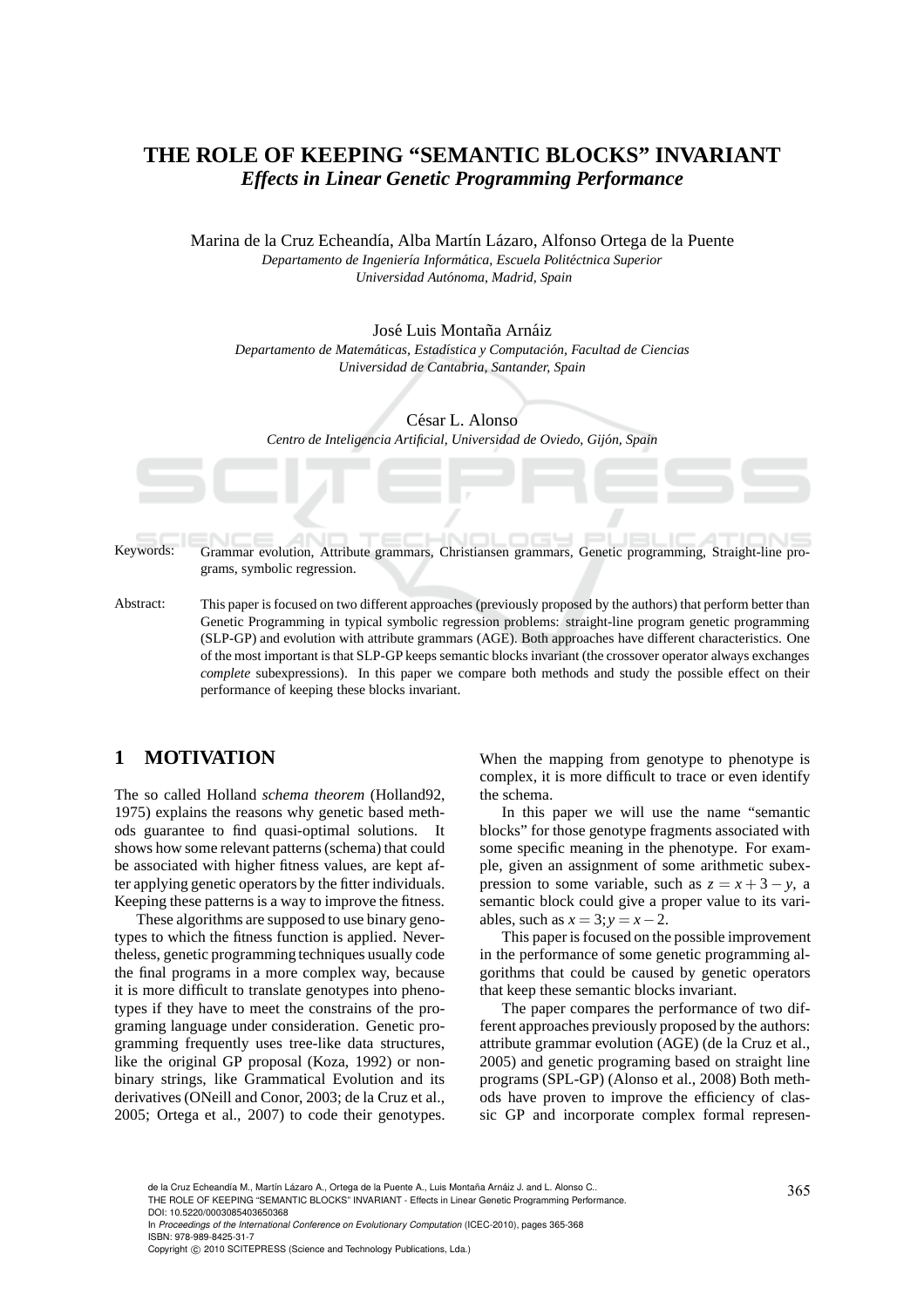tations for the candidate solutions (respectively attribute grammars and straight line programs). In addition, SPL-GP uses genetic operators that preserve the structure of the "semantic blocks". Even although preserving semantic blocks is not the only difference between AGE and SPL-GP, we think that a first comparison of both methods as they are defined could provide some information about the effect on the performance of keeping semantic blocks invariant. One of our future goals is to define an AGE extension adding a mechanism able to keep the semantic blocks inspired by SPL-GP.

### **2 INTRODUCTION TO SLP-GP**

It is easy to see that any program (algorithm) can be expressed as a sequence of predefined *atomic operations*. A standard way of representing each operation is by means of vectors with  $n+2$  components. The first component usually holds the operation performed. Another element refers to the place where the result will be stored (it usually is a different and new variable for each operation). There are *n* additional components for a maximum of *n* operands.

*Quadruples* belong to this kind of representations  $(n+2$  vectors with four elements,  $n = 2$ ).

For example, the expression  $2x_2(x_1 + 1)^2 - 2x_2$ could be represented by the following sequence of quadruples: {  $u_1 := x_1 + 1$ ,  $u_2 := u_1 * u_1$ ,  $u_3 :=$  $x_2 + x_2$ ,  $u_4 := u_2 * u_3$ ,  $u_5 := u_4 - u_3$ 

It is easy to see that the semantic block of a given element (quadruple) contains all the elements of the SLP needed to properly evaluate it. For example: the semantic block of the second quadruple  $(u_2 := u_1 * u_1)$ is the sequence  $\{u_1 := x_1 + 1, u_2 := u_1 * u_1\}$ , while the semantic block of the third element ( $u_3 := x_2 + x_2$ ) contains only this quadruple and the semantic block of the last quadruple is the complete SLP.

Further details of SLP-GP and examples of its crossover operator can be found in (Alonso et al., 2008). The reader can find there a more formal approach and definitions of slp's.

### **3 INTRODUCTION TO AGE**

Attribute grammars (Knuth, 1968) are one of the tools used to completely describe high level programming languages (both their syntax and their semantics).

AGE (de la Cruz et al., 2005) is an extension to Grammatical Evolution (ONeill and Conor, 2003). Both techniques are automatic programming evolutionary algorithms independent of the target programming language, and include a standard representation of genotypes as strings of integers (codons), and a formal grammar (respectively attribute and context free grammars) as inputs for the deterministic mapping of a genotype into a phenotype. This mapping minimizes the generation of syntactically (and in the case of AGE also semantically) invalid phenotypes. Genetic operators act at the genotype level, while the fitness function is evaluated on the phenotypes.

Further details, deeper descriptions and examples can be found in (de la Cruz et al., 2005).

### **4 SLP-GP VS. AGE**

There are several differences that make it difficult to compare both methods. We can briefly summarize them as follows

- **Length of Genotypes.** SLP-GP uses slp's of "length" 12 (with 12 operations or instructions) while AGE uses genotypes with variable length. Like other variable length evolutionary algorithms, AGE suffers from bloating (the unbounded increase in the length of the genotypes while the search evolves). Pruning (removing some fragments of genotypes) is a genetic operator useful to control bloating. AGE removes the codons not used after the translation into phenotype.
- **Mapping from Genotype to Phenotype.** AGE includes a mapping from genotype to phenotype driven by the attribute grammar that generates the language of candidate solutions. SLP-GP uses slp's both as genotypes and as phenotypes. In AGE, the number of codons (length of the corresponding genotype) needed to generate a phenotype of a given length depends on the structure of the specific grammar and it is, consequently, more difficult to estimate.
- **The Way in which Computational Effort is Computed.** In (Alonso et al., 2008) the number of basic operations is used to measure the computational effort. Each slp has 12 operations and each generation contains 200 different genotypes. Therefore, SLP-GP could compute the computational effort either by means of the total number of basic operations, candidate solutions or generations needed to find the solution, because all of them are directly proportional. In (Alonso et al., 2008) the maximum number of basic operation is 10<sup>7</sup> . This condition is equivalent to a maximum of 5000 generations. Nevertheless, as we have previously introduced for AGE, it is difficult to es-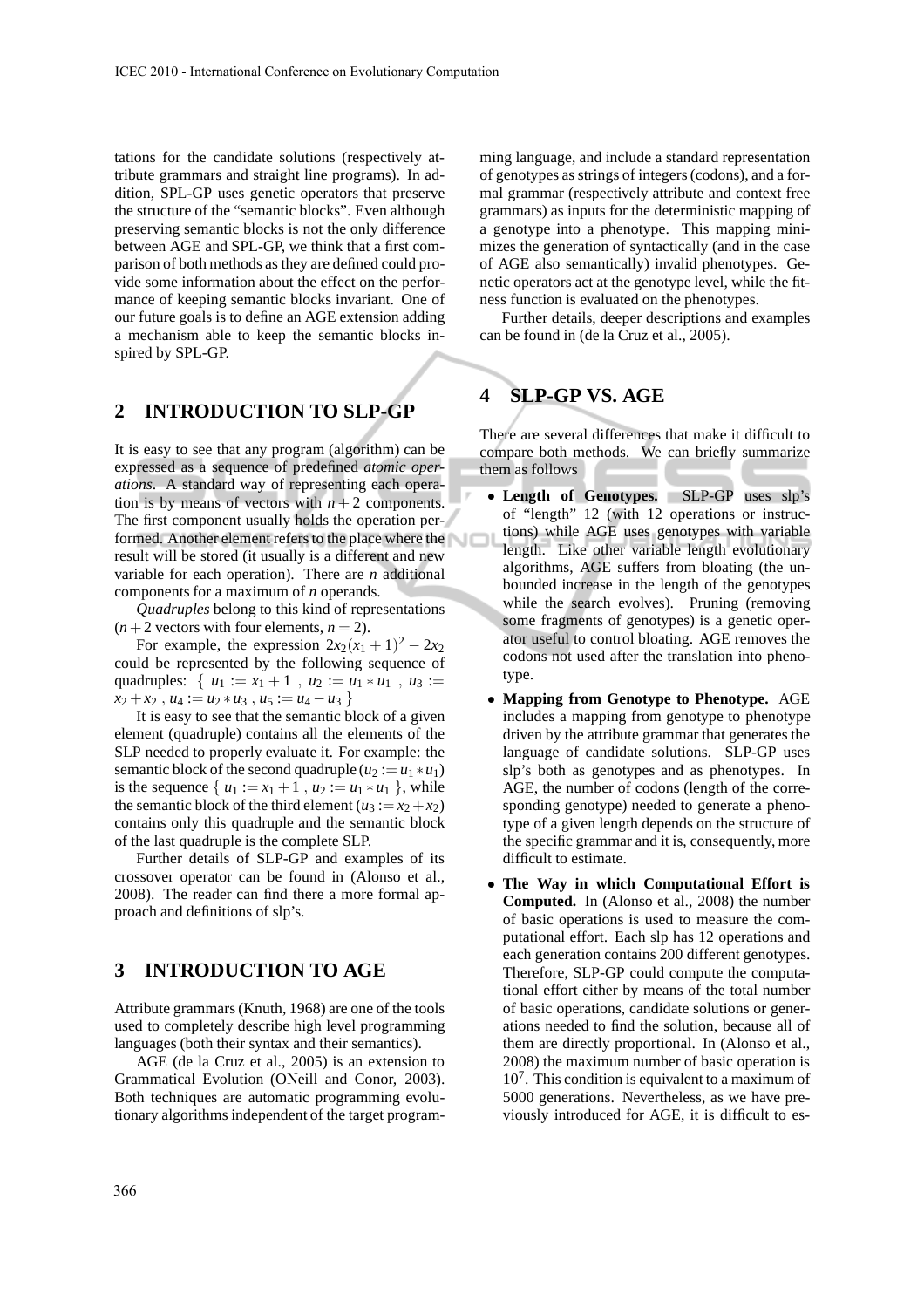timate how many codons are needed to generate a phenotype with a given number of basic operations. Instead of the total number of basic operations performed, we have used the cumulative success frequency taking into account the generation in which the successful experiments find the solution.

#### **4.1 Experimental Setting**

In order to compare SLP-GP and AGE we have reproduced the experiments performed in (Alonso et al., 2008) for the following real functions:  $f_1(x) = x^4 +$  $x^3 + x^2 + x$ ,  $f_2(x) = e^{-\sin 3x + 2x}$ ,  $f_3(x) = 2.718x^2 +$  $3.1416x, f_4(x) = min\{\frac{2}{x}, sin(x) + 1\}.$ 

We have used the same parameters when possible: 30 sample points, 20 individuals in the population, functions set  $F = \{+, -, *, /(*)\}$ , constants set  $\{0,1,2\}$ , crossover rate = 0.9, 100 runs per function, 5000 generation at maximum, and error thresholds 3.716070*e*−07, 7.623910*e*−01, 5.265160*e*−01 and 1.425200*e*− 02 for the solutions respectively of *f*1, *f*2, *f*<sup>3</sup> and *f*4. Sample points have been respectively taken from  $[-5,5]$ ,  $[-\frac{\pi}{2},\frac{\pi}{2}]$ ,  $[-\pi,\pi]$ , and  $[0,15]$ . The following additional functions have been respectively added to  $F: \{sqrt^{(*)}\}, \{sqrt^{(*)}, \sin, \cos, \exp\},\$  $\{sin, cos\}$ , and  $\{sin, cos\}$  (<sup>\*)</sup> used only by SLP-GP).

There is a significant difference between the set of functions used by both methods.  $\binom{(*)}{*}$  and *sqrt*<sup>(\*)</sup> represent *protected versions (against undefined results)* of, respectively, / and *sqrt*. These versions return 1 when they are undefined  $(x = 0 \text{ and } x < 0 \text{ respectively})$ tively). AGE considers semantically incorrect those individuals with undefined subexpressions and, subsequently, AGE never generates them.

In addition, protected functions change the behavior of the final expressions and make them difficult to understand and describe.

The remaining parameters were tuned separately. For SLP-GP: mutation and reproduction rates  $= 0.05$ and slp's length = 12. For AGE: mutation rate =  $0.9$ and variable length genotypes.

## **5 EXPERIMENTAL RESULTS**

It is possible to compare the performance of both methods, if we do not take into account the number of basic operations performed to get the solutions.

We will show two kinds of graphics:

1. The cumulative success frequency with respect to the generation in which the quasi-optimal solution is found (figure 1). It shows how many runs successfully finish and with which speed. Some



Figure 1: Cumulative success frequency for *f* 1, *f* 2, *f* 3, and *f* 4.

of the curves does not show 5000 generations because they are focused on the range in which most of the solutions are found

2. The empirical distribution of the best fitness displayed using the standard box plot notation with marks at best execution, 25, 50, 75 per cent, and worst execution (figure 2). We consider that it globally describes the *quality* of the populations.

It can be easily seen that, except for *f* 1, SPL-GP performs better than AGE, specially for function *f* 4. The poor performance of AGE for more difficult cases could be caused by the capability of SPL-GP for pre-